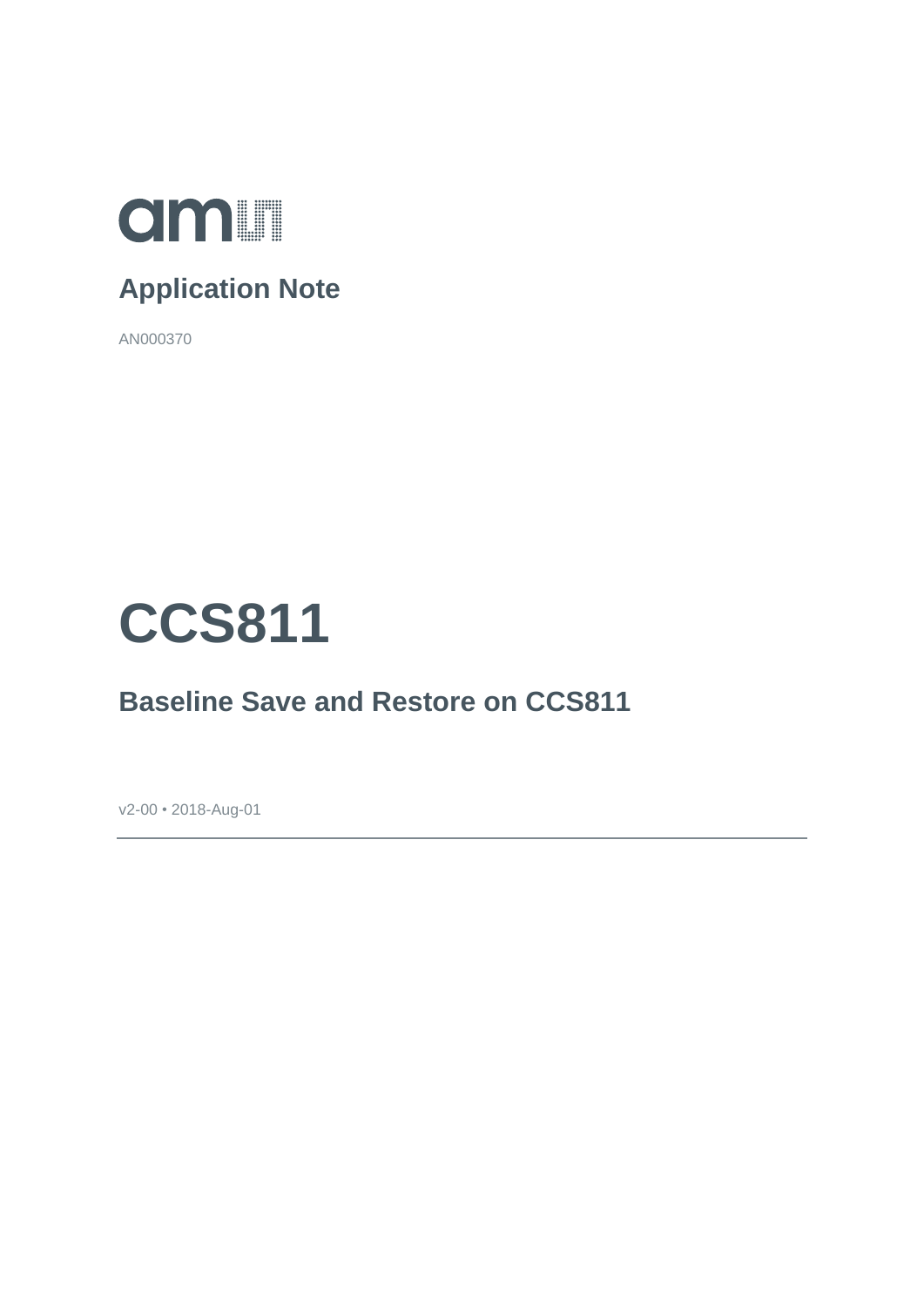## **Content Guide**

| -1               |                                 |
|------------------|---------------------------------|
| $\mathbf 2$      | <b>CCS811 Baseline Save and</b> |
| 3                |                                 |
| $\boldsymbol{4}$ | When to Read the Baseline7      |
| 5                | When to Restore the Baseline  8 |

- **6 [Summary of Issues to Avoid](#page-8-0) ........ 9 7 [Revision Information...................](#page-9-0) 10**
- **8 [Legal Information](#page-10-0) ........................ 11**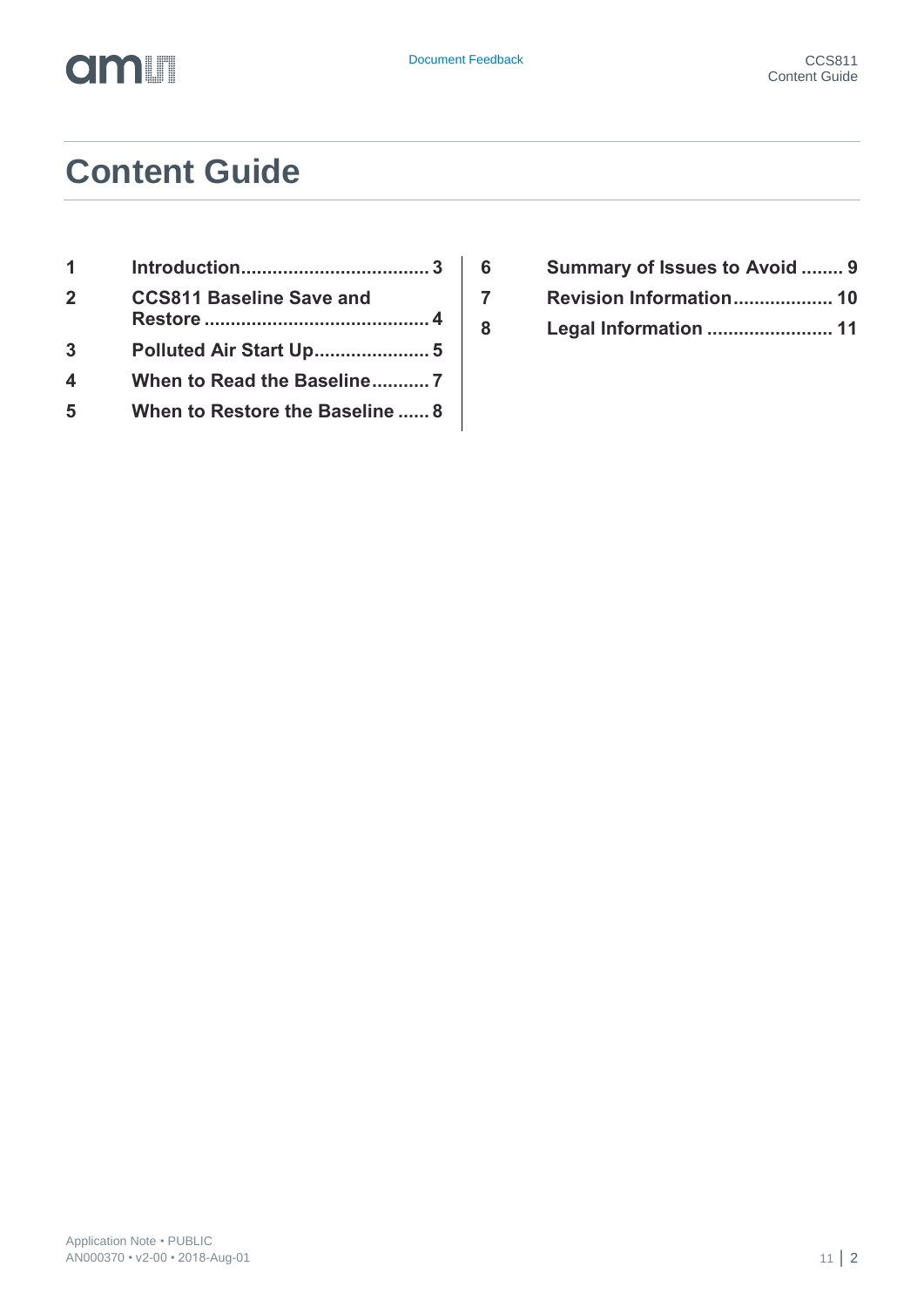### <span id="page-2-0"></span>**1 Introduction**

This application note describes the baseline "save and restore" implementation supported in the CCS811 application firmware. The baseline "save and restore" feature enables the sensors to indicate the air quality of the ambient conditions as soon as possible from powering on the sensor regardless of those conditions. The feature needs to be implemented using a particular sequence and timing to be effective.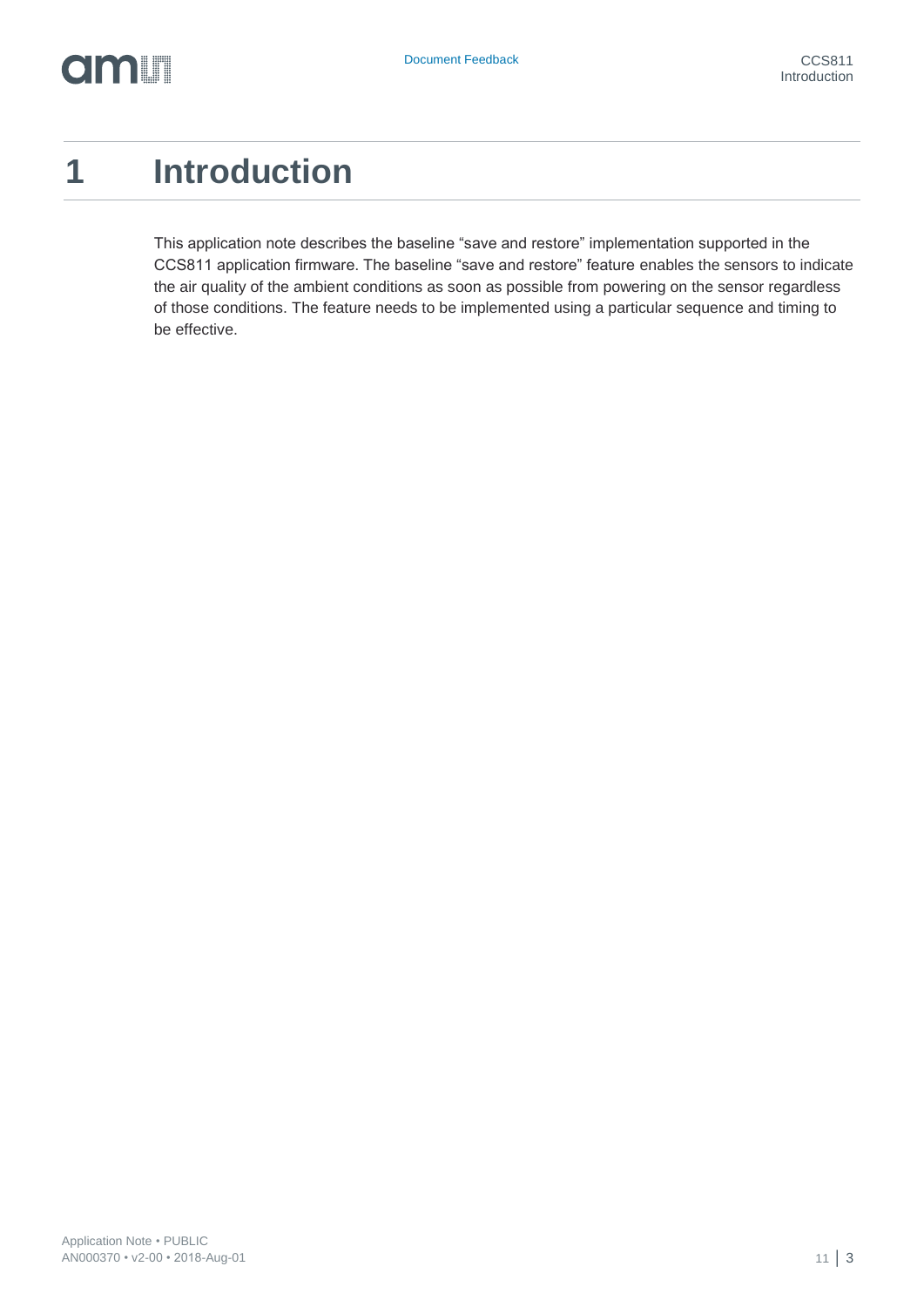## **Olonu**

### <span id="page-3-0"></span>**2 CCS811 Baseline Save and Restore**

The register address for the save and restore functionality is address 0x11, BASELINE. The host should read 2 bytes from this register to obtain the current baseline, or write 2 bytes to this address to restore a previously saved baseline.

The baseline value is not simply the raw resistance value of the sensor in clean air, it also includes some additional factors used by the internal algorithms. It is **not** in a human readable format and should never be modified. The byte order and content must be preserved.

The save and restore flow diagram is shown below in [Figure 1.](#page-3-1)

#### <span id="page-3-1"></span>**Figure 1: Baseline Save and Restore I2C Transaction Flow**



The baseline is read from the CCS811's BASELINE mailbox and saved in memory, typically nonvolatile, on the host's system. A saved baseline can then be written back to the CCS811 to allow the sensor to indicate the quality of air as soon as possible the next time the sensor is powered on.

The baseline is relative to the ambient conditions experienced by the sensor from when it is enabled. No data from a previous run time is preserved in the CCS811, so the baseline must be saved before powering off the sensor. For the baseline to be representative of good air quality conditions the CCS811 needs to be exposed to clean air.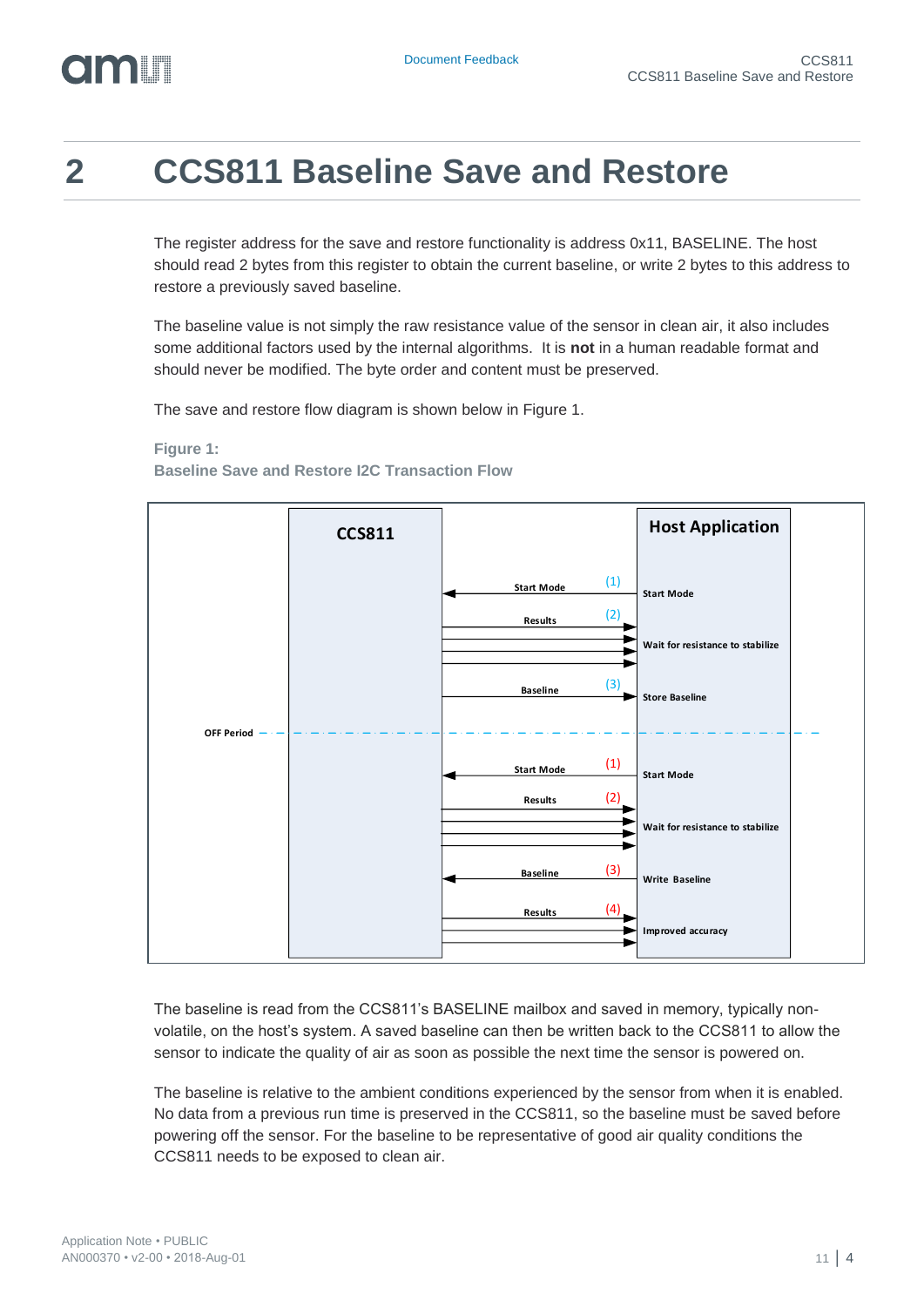# **OITALLE**

## <span id="page-4-0"></span>**3 Polluted Air Start Up**

The CCS811 calculates the eCO2 and eTVOC using the baseline as its reference point. It compares the sensors current resistance with the baseline and if the current resistance is less than the baseline then the sensor will indicate the presence of gas. If the current resistance is greater than or equal to the baseline, then the current resistance becomes the new baseline. This is a simplified description, the algorithm is more complex and takes into account ambient temperature and humidity conditions when managing its baseline.

[Figure 2](#page-4-1) below details the main reason why restoring a previously saved baseline is important for applications that need to indicate air quality as soon as the sensor has warmed up.



<span id="page-4-1"></span>**Figure 2: Baseline Save and Restore Timing**

The blue line shows that the sensor has stabilized at 350kΩ in clean air. The baseline in this environment and at this point in the sensor's lifetime is therefore 350kΩ (blue dotted line). Saving the baseline at any time after point 3 will yield a value corresponding to 350kΩ. Let's assume the sensor is switched off and then 1 day later is powered on again in dirtier air. This time the sensor stabilizes at 300kΩ as the air is now more polluted, this is shown in the red line.

If no baseline is restored, the CCS811 will assume that a value of 300kΩ represents clean air and will use this as its baseline. It does not retain baseline information from the last time it was powered on. It uses the highest resistance value encountered over a window of time (default 24 hours) as its baseline.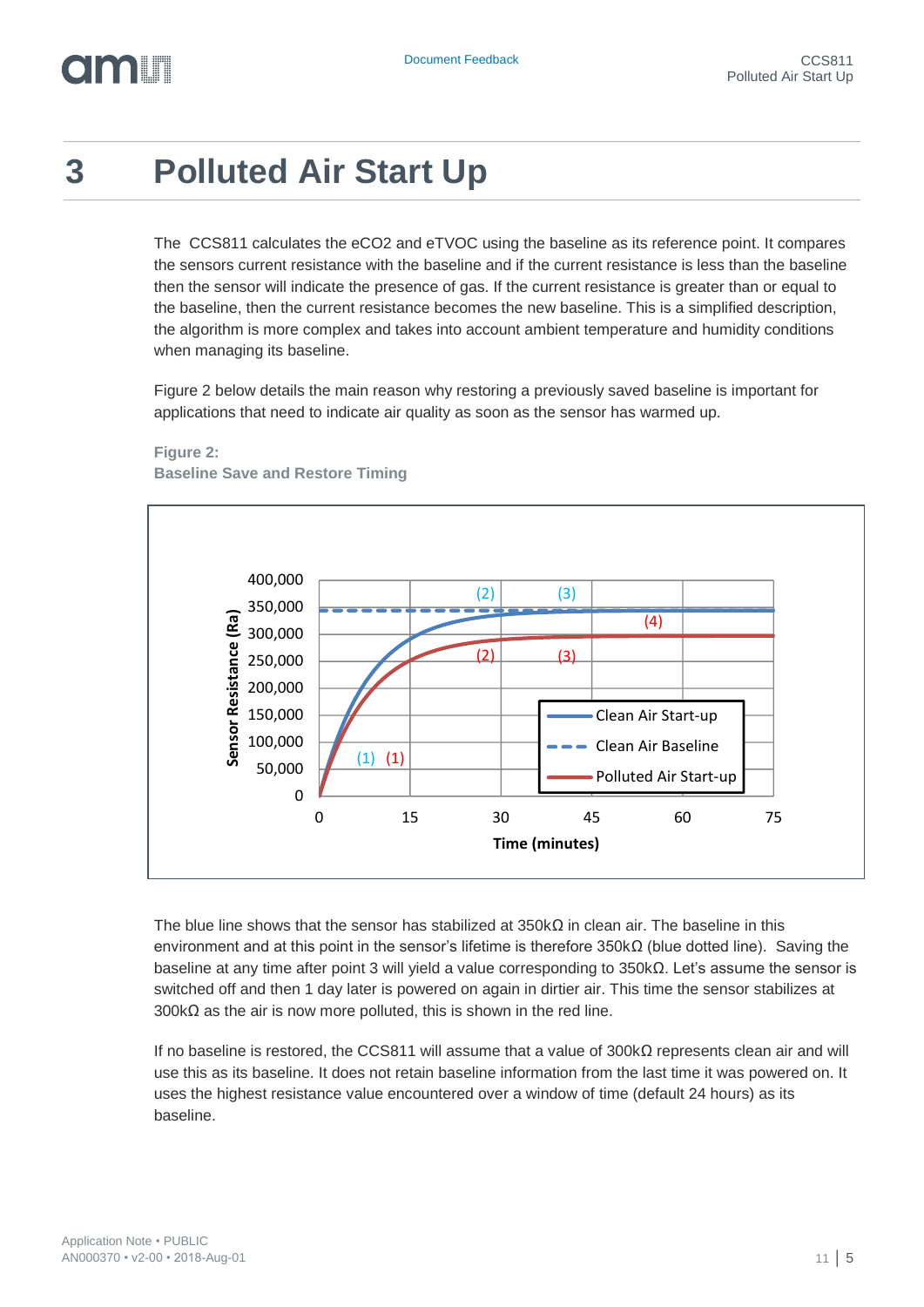

The resistances and sensor output at each point is described below:

- **1.** The sensor is switched on and the baseline is quite close for the polluted air and clean air. In this early phase the sensor will give similar outputs in each start up condition. The baseline must not be written in this period as the baseline resistance will much greater than the sensor's current resistance. This would cause the sensor to falsely indicate very high VOCs concentrations as it's not yet fully warmed up.
- **2.** The conditioning period completes, the resistance in each case shows a visible difference. If no baseline is restored at this point the sensor will give similar outputs in both cases. If the baseline, saved from the clean air start up, is restored then the sensor will indicate that VOCs are present. There will be a larger output on eCO2/eTVOC after the baseline corresponding to 350kΩ is restored. The sensor will now calculate a eTVOC concentration that is relative to the baseline (350kΩ) and the sensor's current resistance (approx. 300kΩ)
- **3.** If no baseline has been restored both environments will yield very similar outputs on the sensor. If the clean air baseline of  $350k\Omega$  is restored then this becomes immediately the baseline used by the sensor and the sensor will detect the presence of VOCs in the polluted environment.
- **4.** Same as 3 above. The clean air baseline is the red line, if its corresponding value has not been written at points 2 or 3 the sensor will think the air is clean and its baseline will be 300kΩ. If the baseline is written to the value corresponding to  $350k\Omega$ , it will now calculate a eTVOC concentration that is relative to the baseline (350kΩ) and the sensor's current resistance (approx. 300kΩ).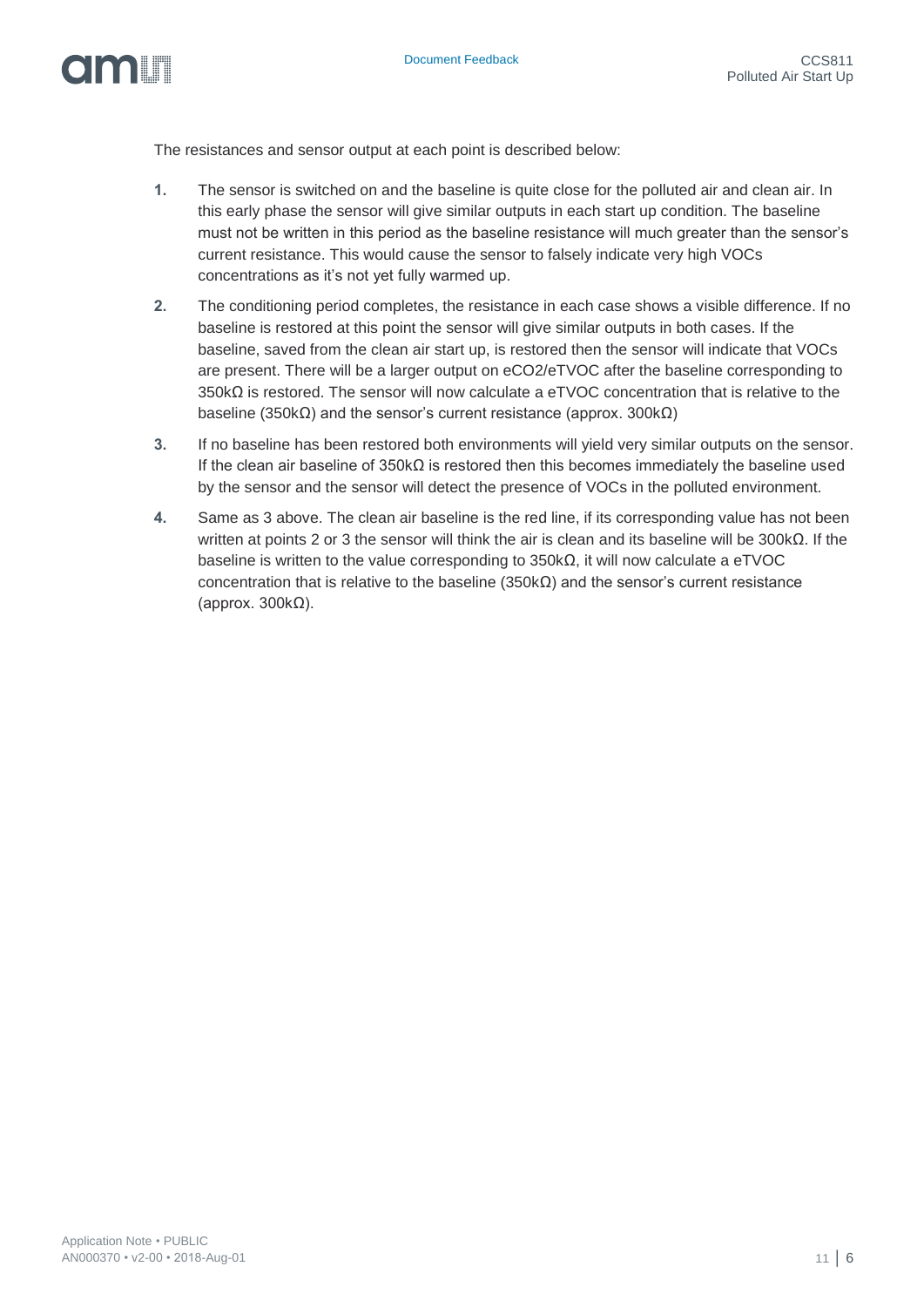## <span id="page-6-0"></span>**4 When to Read the Baseline**

- The CCS811 constantly monitors and maintains its baseline. Reading the baseline at any time will return the value that the sensor's algorithms currently calculate to be the cleanest air encountered in a programmable window (default 24 hours). This value can be saved in nonvolatile memory on the host system ready to written at next power on.
- **•** The baseline is safe to be read at any time after the conditioning period is complete, however it is recommended to read and save the baseline if the user knows the sensor has encountered clean air at any point after the conditioning period. If this is not known it is best practice to read the baseline directly before powering down the system.
- If an ad hoc power cut is possible it is also recommended to read and save the baseline periodically
- Due to the slow drift that MOX sensors inherently exhibit, the saved baseline will not match the current baseline if it has not been saved for many days.
	- **●** In the first week of operation sensor it is recommended to save a new baseline every 24 hours
	- After 1 week of operation it can be saved every 1-28 days
- **●** If multiple IAQ operating modes are used on the same sensor, the baseline should be stored for each mode. The baseline is mode specific, it is therefore not possible to use the same baseline value for all modes.
- If multiple sensors are operating in the same environment and in the same mode each sensor will maintain its own unique baseline. It is therefore not possible to use the same baseline for all of the sensors operating in the same mode.
- **•** If the sensor is only run for short intervals (under 24 hours) the automatic baseline correction period can be programmed to closely match the duration of the on time.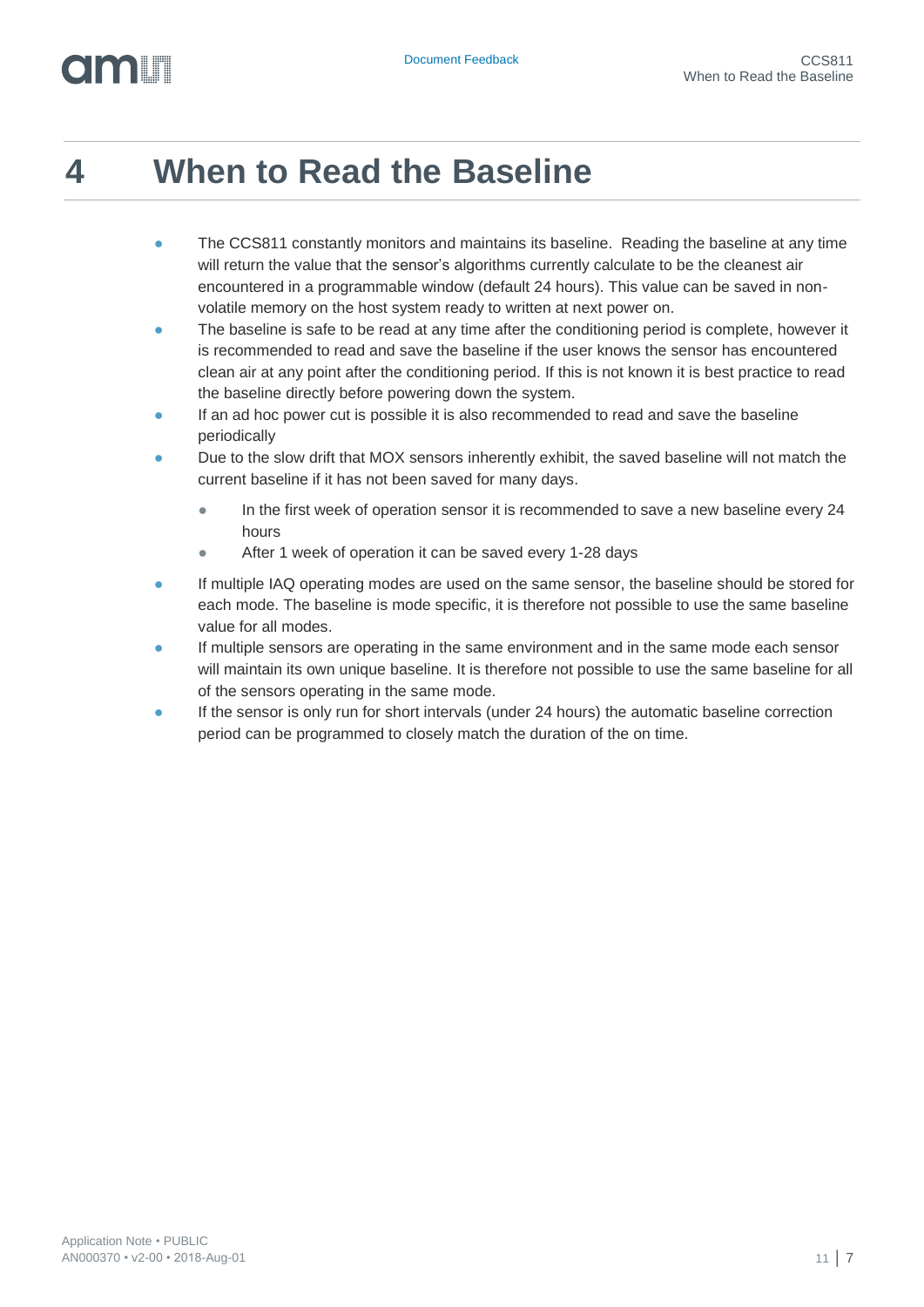#### <span id="page-7-0"></span>**5 When to Restore the Baseline**

- **•** The baseline should be restored after the conditioning period.
- **•** The baseline takes into account the temperature and humidity data that is written to the sensor. If a sensor that has completed the conditioning period is exposed to an environment that is much different in temperature and humidity than its current environment then baseline restoring is recommended. In this case, restoring the most recently saved baseline after the sensor stabilizes (~30 seconds) in the new environment will yield an accurate measurement in the new conditions.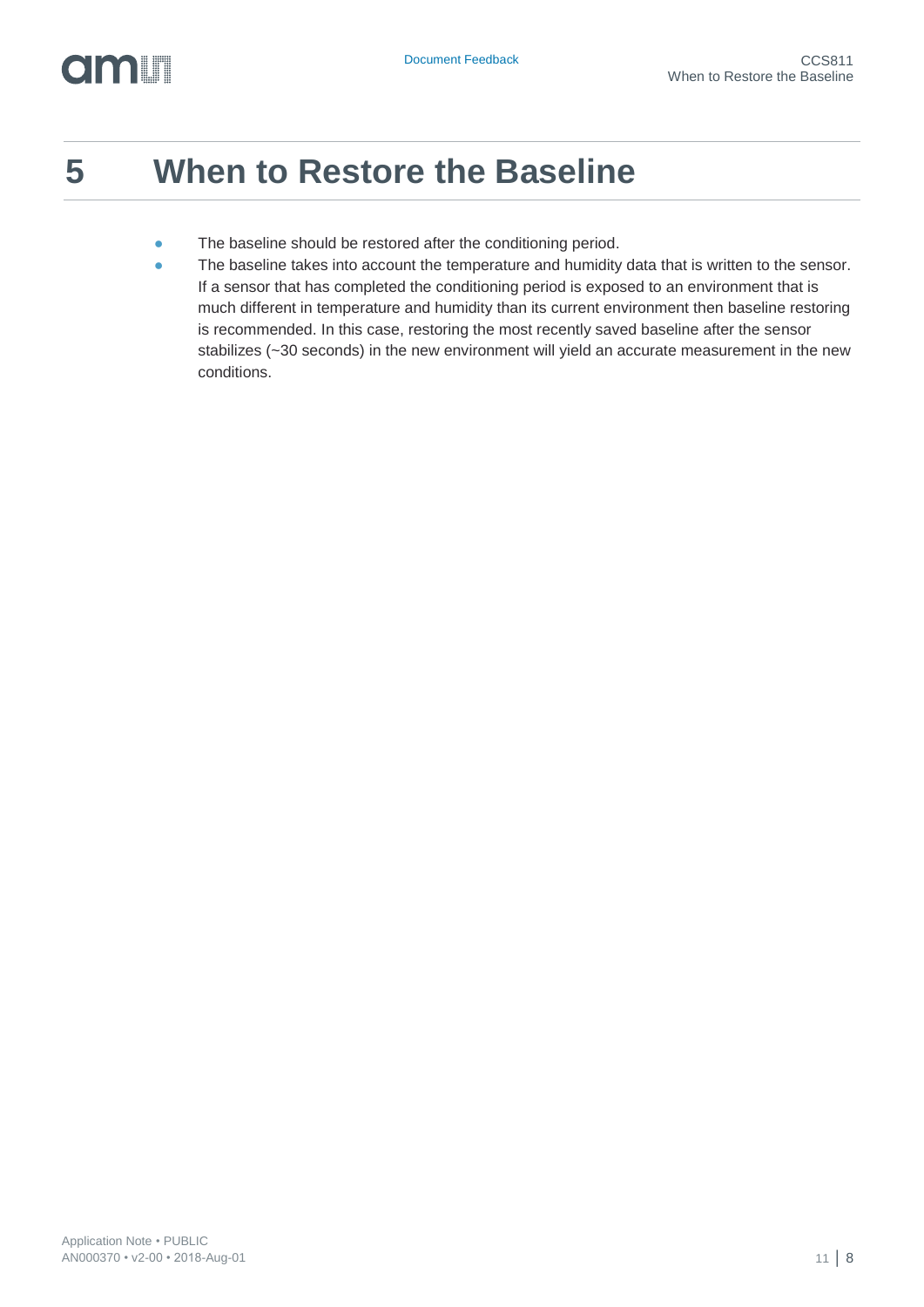# dm **I**

## <span id="page-8-0"></span>**6 Summary of Issues to Avoid**

- **•** Do not use one baseline setting for all sensors. The baseline needs to be stored on a device by device basis.
- **●** Do not use the first baseline you have read for the lifetime of the sensor. The baseline will change during the lifetime of the sensor. Periodically re-read and save the sensor baseline e.g. every 7 days
- **•** Do not save or restore the baseline while the sensor is still in the process of warming up. The best user experience would be to allow the sensor to complete the conditioning period before the baseline is written to avoid falsely high eTVOC level indications in the first 20 minutes of operation
- **●** Do not use the same baseline value for all operating modes field settings. Each mode has its own baseline value which must be saved while operating in that mode.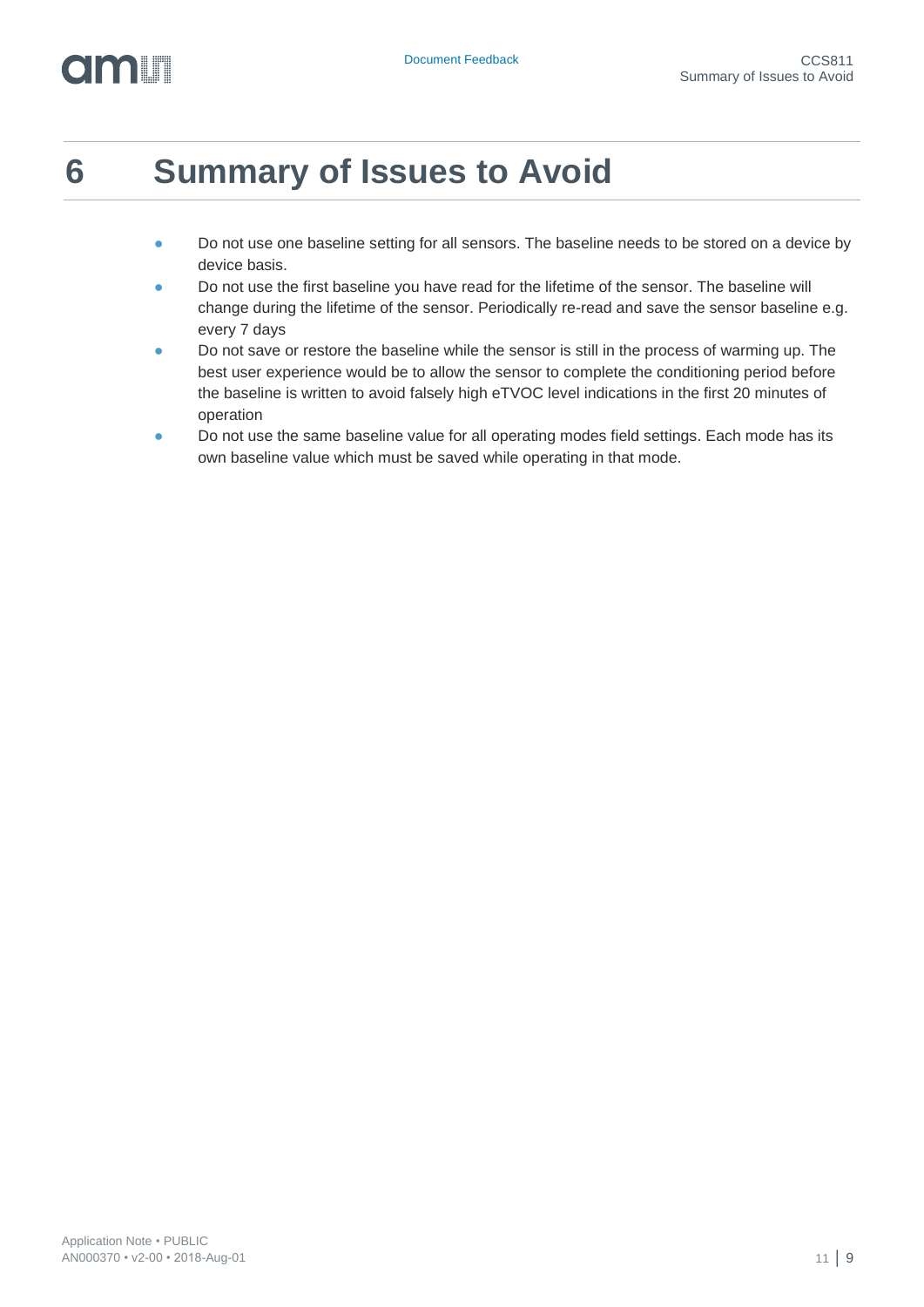## <span id="page-9-0"></span>**7 Revision Information**

| Changes from previous version to current revision v2-00                                                                            | Page |
|------------------------------------------------------------------------------------------------------------------------------------|------|
| <b>Fixed Typos</b>                                                                                                                 | All  |
|                                                                                                                                    |      |
|                                                                                                                                    |      |
|                                                                                                                                    |      |
|                                                                                                                                    |      |
|                                                                                                                                    |      |
|                                                                                                                                    |      |
|                                                                                                                                    |      |
| David and Corner properties for the monitories reporting press different press and Corner property in the property of the property |      |

**●** Page and figure numbers for the previous version may differ from page and figure numbers in the current revision.

Correction of typographical errors is not explicitly mentioned.